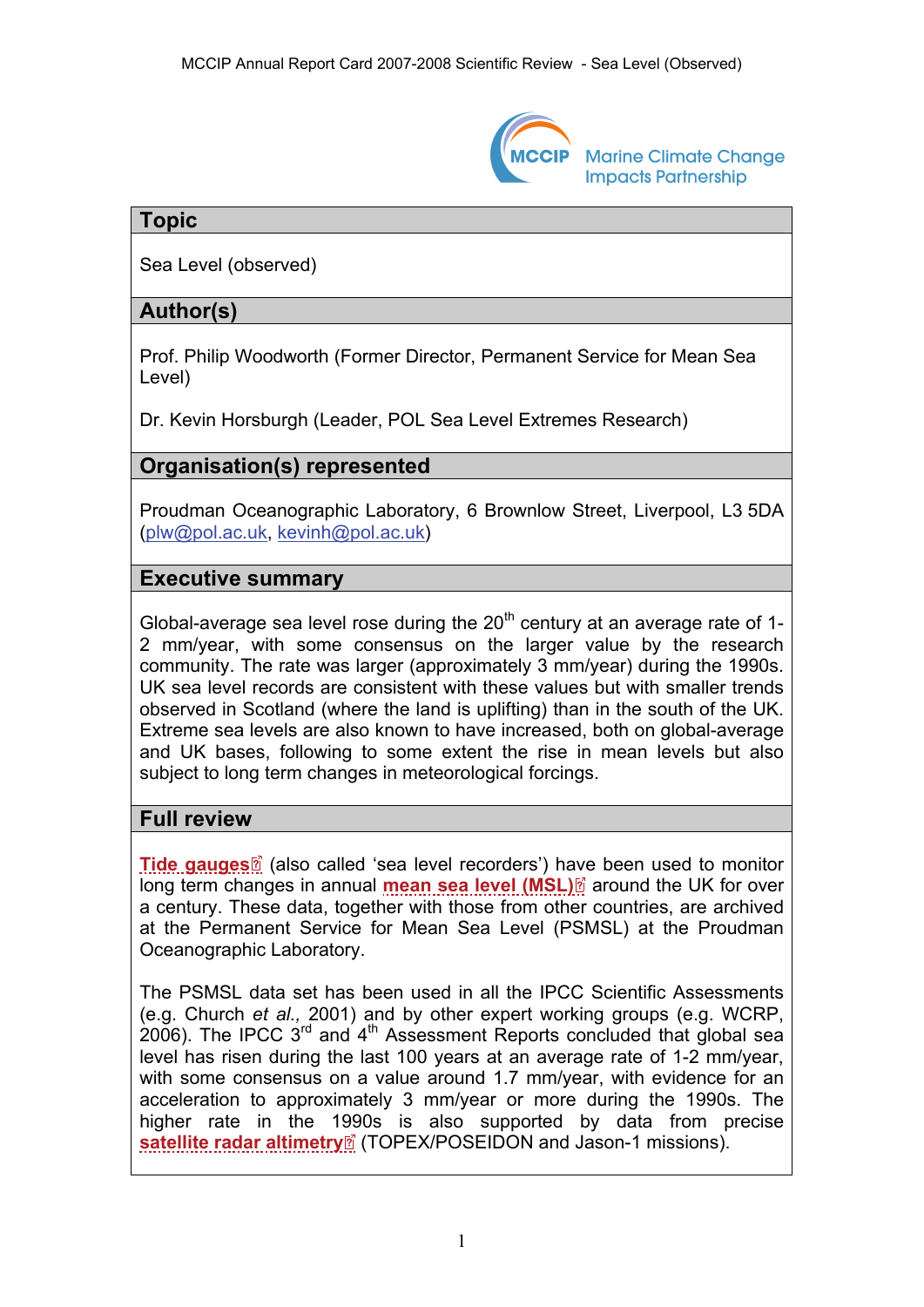The UK possesses a small number of long sea level records, which are fortunately distributed around the coastline. Figure 1 shows the time series from Aberdeen, North Shields, Sheerness, Newlyn and Liverpool. Over their whole record lengths they indicate sea level trends of 0.69 (0.06), 1.94 (0.10), 1.68 (0.08), 1.75 (0.10) and 1.35 (0.11) mm/year (numbers in brackets being the formal standard errors). These trends are broadly consistent with those reported globally, and with a lower trend in Scotland where a contribution from land uplift can result in a smaller rate. This latter point is even clearer if one computes trends in sea level relative to that observed at Newlyn over their common epochs (1916 onwards) obtaining:

> Aberdeen - Newlyn =  $-0.93$  (0.13) mm/year North Shields - Newlyn = 0.28 (0.12) Sheerness - Newlyn =  $0.55(0.14)$ Liverpool - Newlyn =  $0.66(0.21)$

The details of this analysis are discussed in Woodworth *et al.* (1999), which also describes the construction of a '[UK Sea Level Index](http://www.mccip.org.uk/arc/2007/glossary.htm#UK_Sea_Level_Index)<sup>[7]</sup>'. An updated version of this index is shown in Figure 2. It was made by detrending each of the five long records over 1921-1990 and then by averaging the residuals from the trend. Woodworth *et al.* (1999) referred to a downturn of sea levels since the 1970s but it is clear that from about 1990 the mean level has reestablished itself and is increasing as fast or faster than for the  $20<sup>th</sup>$  century overall. This finding is similar to the conclusions of a global study by Holgate & Woodworth (2004).

The reasons for the observed rise in UK and global sea levels during the 20th century have been discussed extensively in the IPCC and WCRP reports. In brief, there remains a gap (known as the 'enigma') between the reported trends and those, [whi](http://www.mccip.org.uk/arc/2007/glossary.htm)ch can be properly explained on the basis of oceanic [thermal expansion](http://www.mccip.org.uk/arc/2007/glossary.htm#Thermal_expansion)<sup>®</sup>, glacier melting and other processes. However, the gap becomes smaller in recent decades during which ocean and other data sets are more complete and more representative of global-average conditions.

The WCRP report contains a detailed discussion of changes in extreme sea levels, which often lead to flooding. A general conclusion based on tide gauge observations complemented by numerical modelling is that at most locations there is so far little evidence for extreme sea levels changing by amounts significantly different to MSL. However, that conclusion is limited to those parts of the world where adequate historical data exist. In the last few years, there has been great progress in collecting and interpreting observations and in the making of predictions of extreme sea level. However, there is all-round need for sustained observational data sets and for a range of improved numerical modelling and statistical techniques. Together these will lead to the improved understanding of past changes and projections of future ones.

Past and potential future extreme sea levels around the UK are currently under study in several NERC projects. Extreme sea le[vels](http://www.mccip.org.uk/arc/2007/glossary.htm) are known to be related to some extent to the **[North Atlantic Oscillation](http://www.mccip.org.uk/arc/2007/glossary.htm#NAO)**<sup>2</sup> (Woodworth *et al.,* 2007). However, the extent to which coastal flooding of the magnitude of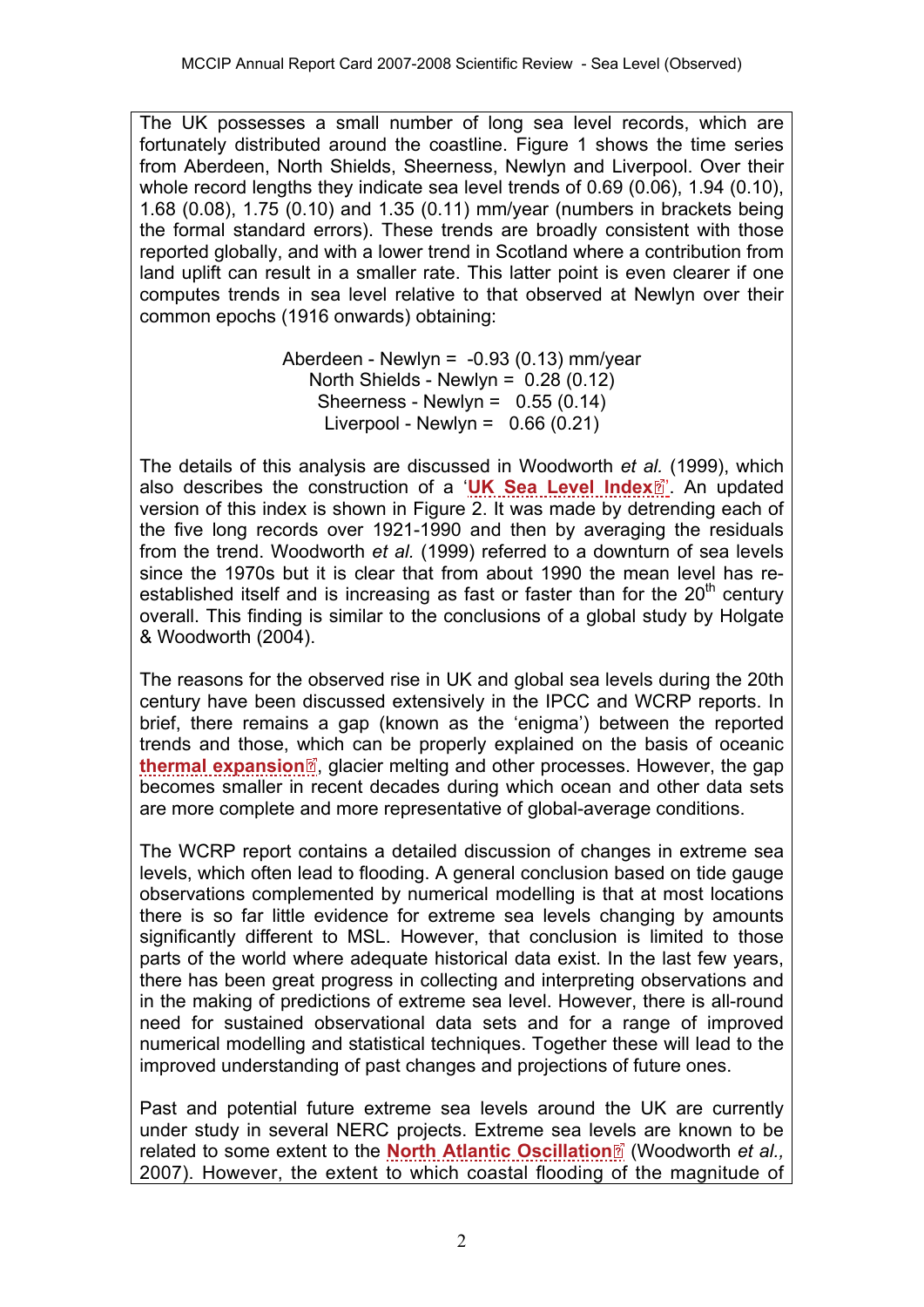the 1953 event (Wolf & Flather, 2005) might occur in the presence of a general sea level rise has so far been subjected to only preliminary study (e.g. Flather *et al.,* 2001; Lowe *et al.,* 2001) and POL/Defra/EA studies are ongoing to better estimatefuture extremes using ensemble **[climate-surge model simulations](http://www.mccip.org.uk/arc/2007/glossary.htm#Climate_model_simulations)** .

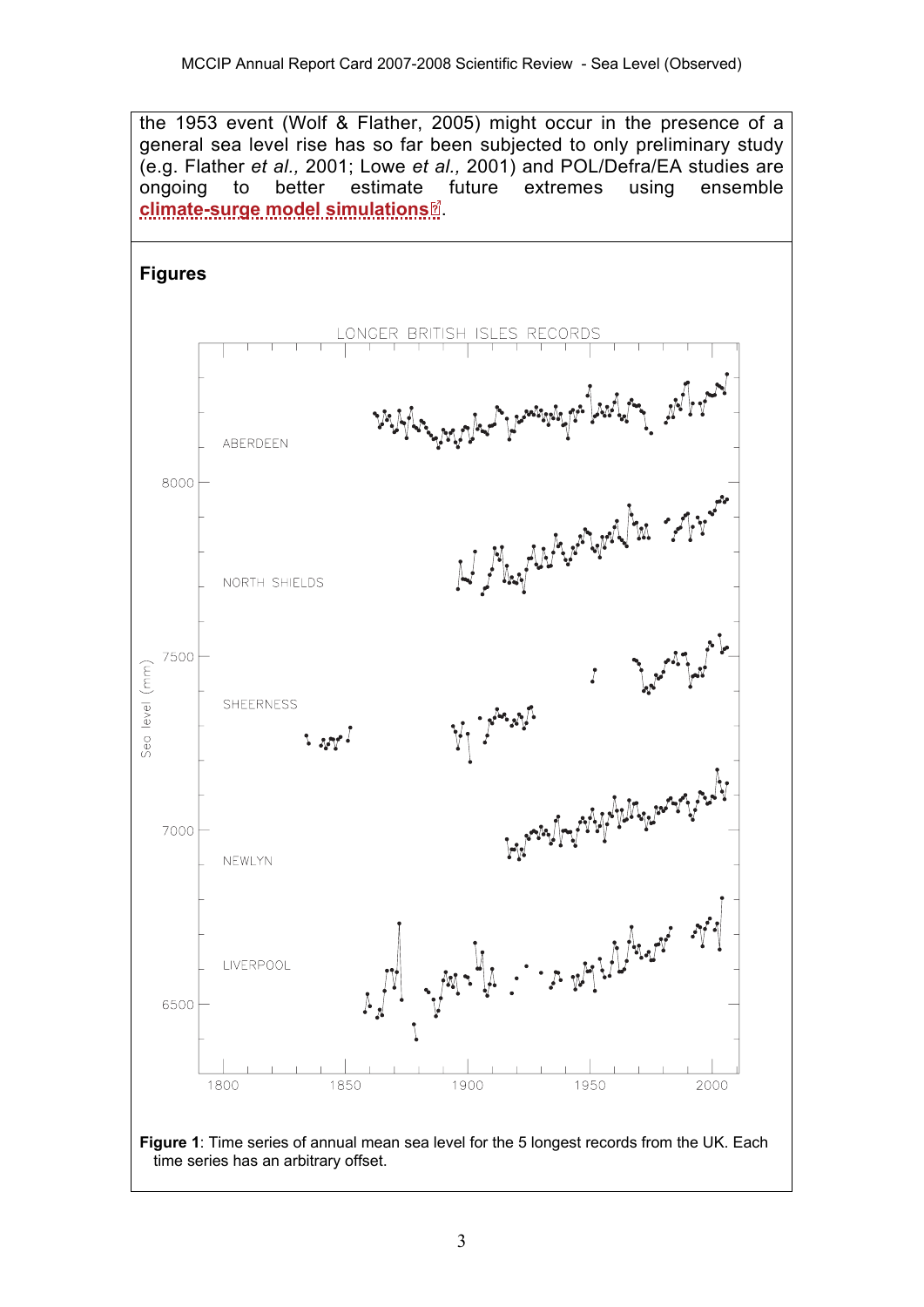